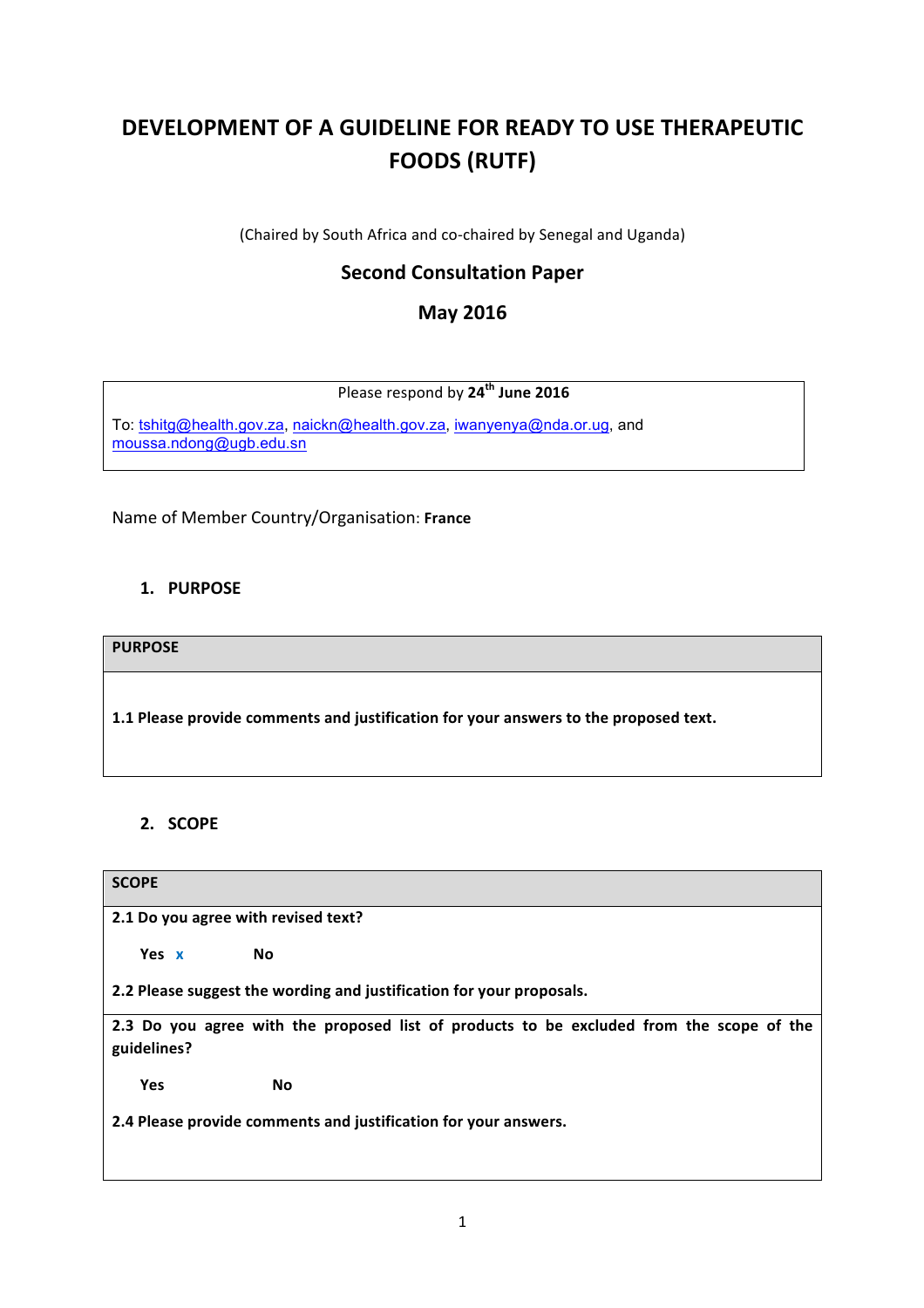## **3. DESCRIPTION**

| <b>DESCRIPTION</b>             |                                                                                                 |
|--------------------------------|-------------------------------------------------------------------------------------------------|
|                                | 3.1 Please provide comments on the suggested wording for the "Description".                     |
|                                | France is in favour of referring to "dietary management" instead of "treatment". The aim of the |
|                                | product is the dietary management of severe acute malnutrition. It seems to us that these       |
|                                | products fall under the definition of FSMP, therefore consistency with the Codex Standard 180-  |
| 1991 should be ensured.        |                                                                                                 |
|                                | In the second paragraph, we think that "young children" should be replaced by a more general    |
|                                | term. In the codex context, "young children" means children aged 12 to 36 months. It seems in   |
|                                | that case that the sentence should also be valid for infants between 6 and 12 months, and for   |
| children older than 36 months. |                                                                                                 |
|                                | The last sentence could be: "these foods  without any prior preparation and without any         |
| addition of water.             |                                                                                                 |
|                                | The fact that no water should be added is an important information.                             |
|                                | 3.2 Are there any additional terms that should be defined?                                      |
| <b>Yes</b>                     | <b>No</b>                                                                                       |
|                                | Please suggest the terms and the provide justification for your proposals.                      |
|                                | As mentioned above, it is not sure at that stage that the term "young children" will be used in |
|                                | the document, as the targeted age range is not 12-36 months.                                    |
|                                | 3.3 Do you support the replacement of the word "treatment" by "dietary management" in           |
|                                |                                                                                                 |
|                                | order to align with the existing Codex text (i.e. CODEX STAN 180-1991)?                         |
| Yes x                          | <b>No</b>                                                                                       |
| See above.                     |                                                                                                 |

# **4. BASIC RAW MATERIALS AND INGREDIENTS**

## **BASIC RAW MATERIALS AND INGREDIENTS**

# **4.1 Please provide comments to the proposed wording on RUTF. Please provide justification** and rationale for your comments.

RUTF are made of powdered or ground ingredients embedded in a lipid-rich matrix, or protein-based matrix, resulting in energy and nutrient-dense food. The main ingredients are generally ground peanuts, dairy products, sugar, vegetable oil, and a premix containing vitamins and minerals. However other forms of RUTF with various ingredients are being tried and tested in different regions. 

In the criteria set by the document for nutritional composition, lipids should represent 45 to 60 % of the total energy whereas proteins represent 12 to 12% of the energy. Therefore it seems difficult to consider that the product could be made with a "protein based matrix".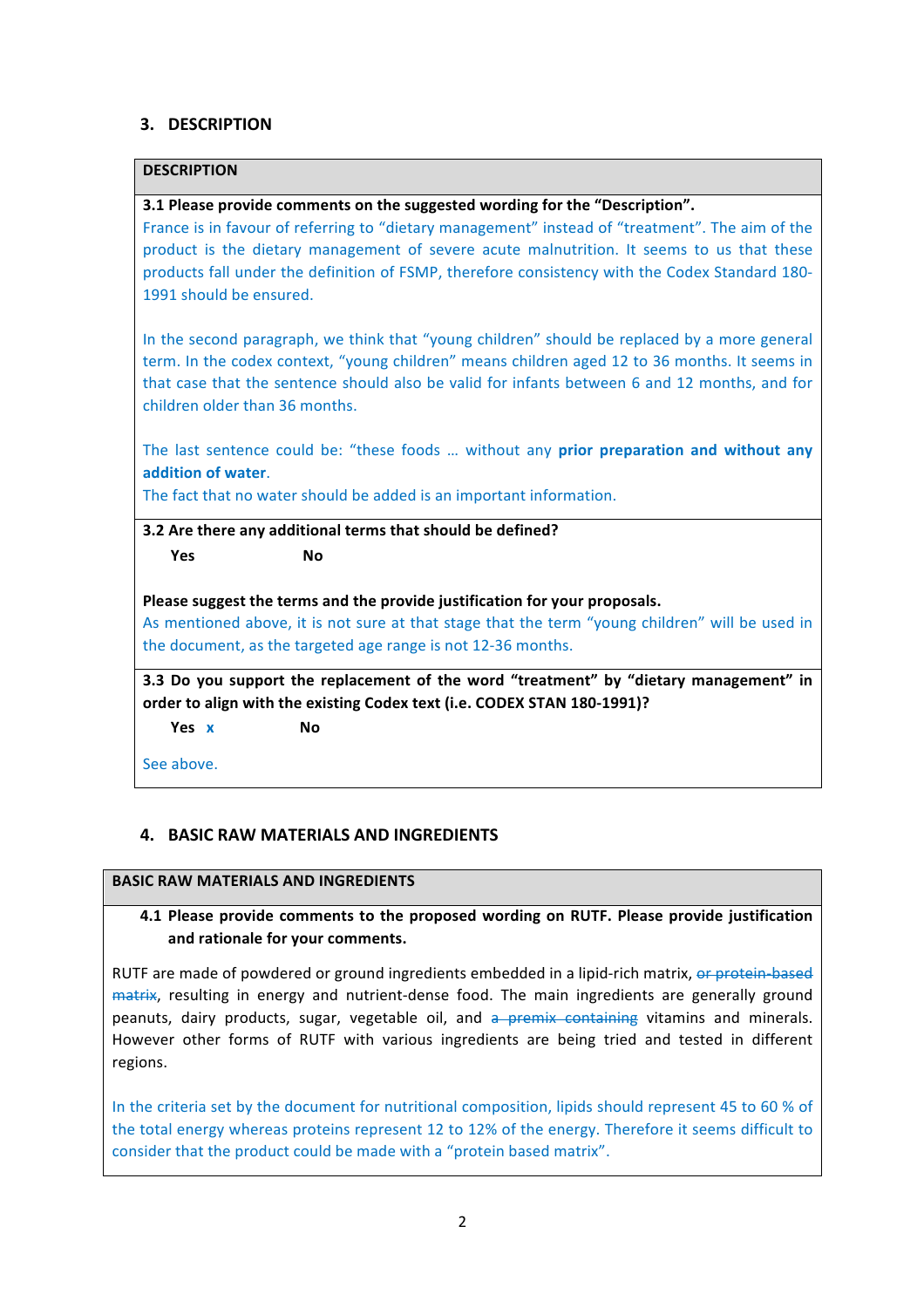The use of the word "premix" does not seem appropriate in this context. The chapter is about "basic raw materials and ingredients", it gives information on the final composition of the product. But it should be flexible on the way nutrients can be added to the product (premix or individually).

**4.2** Do you agree with the proposed outline on basic raw materials and ingredients?

**Yes No** 

**4.3 If No, provide justification for your answer.** 

3.4.2.3 Mineral and Vitamin premix

See above.

It is not clear to us if the guidelines will put together all the rules applicable to these products or if the document will only take on board the points for which the rules will be different from the existing Codex Standards. If the aim is to bring together in the document all the constraints, then a part should be added on the "specific prohibition", as it is the case in the Codex STAN 72-1981 ou STAN 74-1981. It would deal with the addition of salt, the use of irradiation etc...

**4.4** Are there still other raw materials and ingredients that have not been covered in the proposed section on "Basic Raw Materials and Ingredients"?

**Yes No** 

Please provide the rationale and justification for your proposals.

4.5 Do you agree that the ingredients should be listed in descending order of proportion?

**Yes No** 

It is not clear to us if the question is dealing with the guidelines or with the labelling of the product.

Considering the guidelines, it seems difficult to list the ingredient in descending order as it vary with the composition of each product. Considering the product itself, it would be interesting to list the ingredients in descending order of proportion.

**4.6** Do you agree that the appropriate class names and specific names be declared for all **ingredients?**

**Yes No** 

**4.7 Please provide the rationale and justification for your answer.** 

**4.8** Do you agree that the proposed statement be included under this section?

**Yes No** 

**4.9 Please provide comments on the wording and the proposed text.** 

The sentence is incomplete.

Proposal :

"new formulation of RUTF with other ingredients may be used if scientific data on efficacy and acceptability exists and have demonstrated that the use of the newly developed product to treat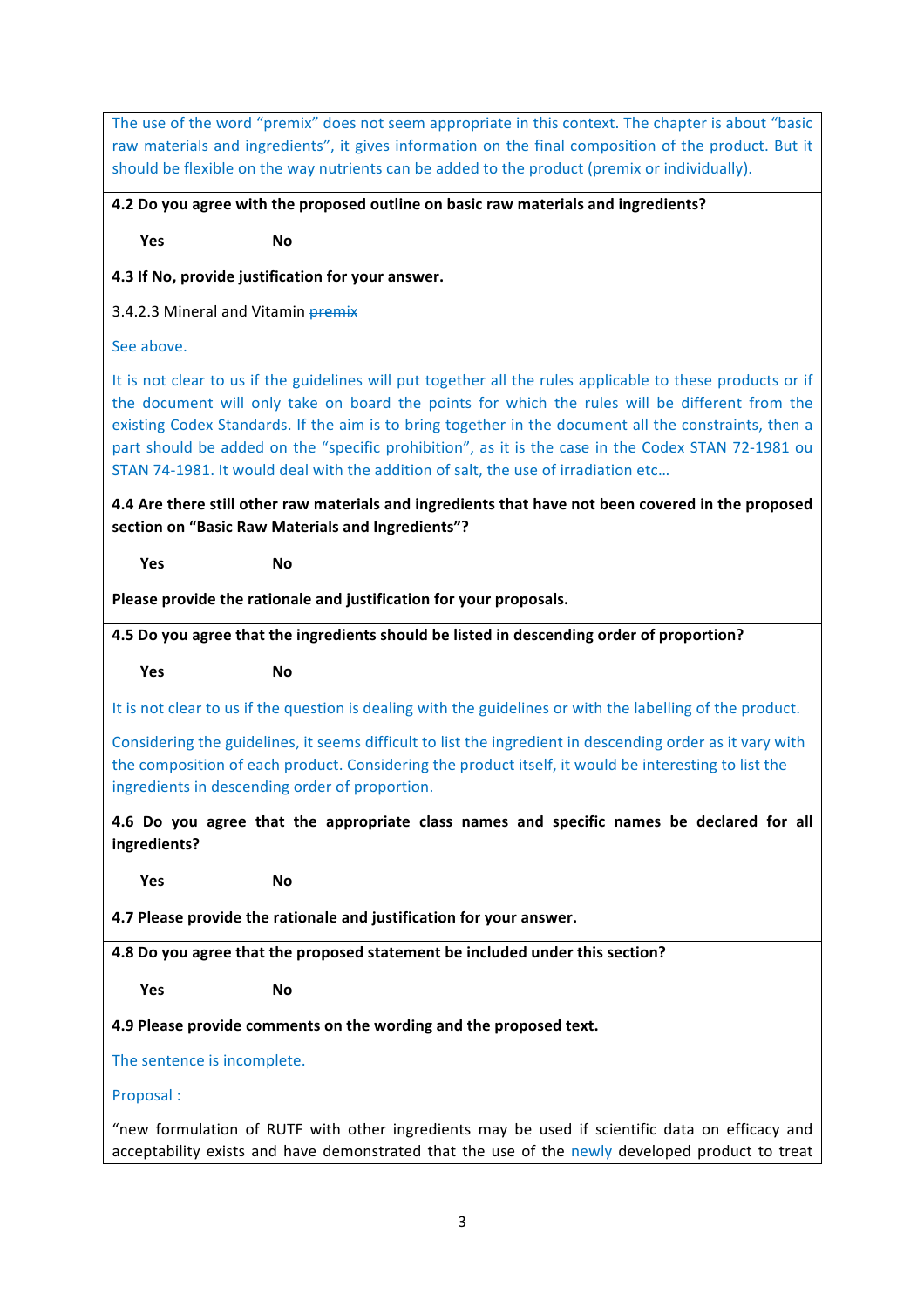SAM in the same context as the current RUTF is considered as efficacious and as acceptable"

# **5. NUTRITIONAL COMPOSITION AND QUALITY FACTORS**

## **NUTRITIONAL COMPOSITION**

## **Vitamins and Minerals**

**5.1** Do you support the setting of minimum and maximum levels for vitamins and minerals for the **RUTF** products?

**Yes No** 

Minimum should be set for all vitamins and minerals. Maximum is particularly important when there is a risk linked to a too high level of a nutrient.

**5.2** Are there any proposals you want to make with regard to the minimum and maximum levels? Please provide the rationale and the scientific evidence for your proposals.

It would be helpful if the values could be expressed in international units.

In addition, RUTF should not promote acidosis. Metabolic acidosis may be related to SAM due to diarrhoea and or decreased renal function. In the 2007 UN Statement, guidelines are provided as to how calculate the equilibrium of non-metabolized bases. This should be integrated in the guidelines. As described in the "2007 Joint statement by UN agencies":

The added minerals should be water-soluble and should not form insoluble components when mixed together. The food should have a mineral composition that will not alter the acid base metabolism of children with severe acute malnutrition. In particular, it should have a moderate positive nonmetabolizable base sufficient to eliminate the risk of metabolic acidosis. The non-metabolizable base can be approximated by the formula: estimated absorbed millimoles (sodium + potassium + calcium + magnesium) - (phosphorus + chloride). The mineral mix recommended for F100 by WHO is an example of a mineral mix with a suitable positive non-metabolizable base.

Essential Fatty acids (omega-3 and omega-6)

**5.3** Do you support the revision and setting of minimum levels for essential fatty acids in RUTF?

The values proposed in the reference document (cf table 1) are appropriate.

**5.4** Are there any proposals you want to make with regard to the minimum levels? Please provide the rationale and the scientific evidence for your proposals.

## **Additional Nutrients**

**5.5** Do you support the addition of other nutrients such as manganese in the nutritional composition for **RUTF?**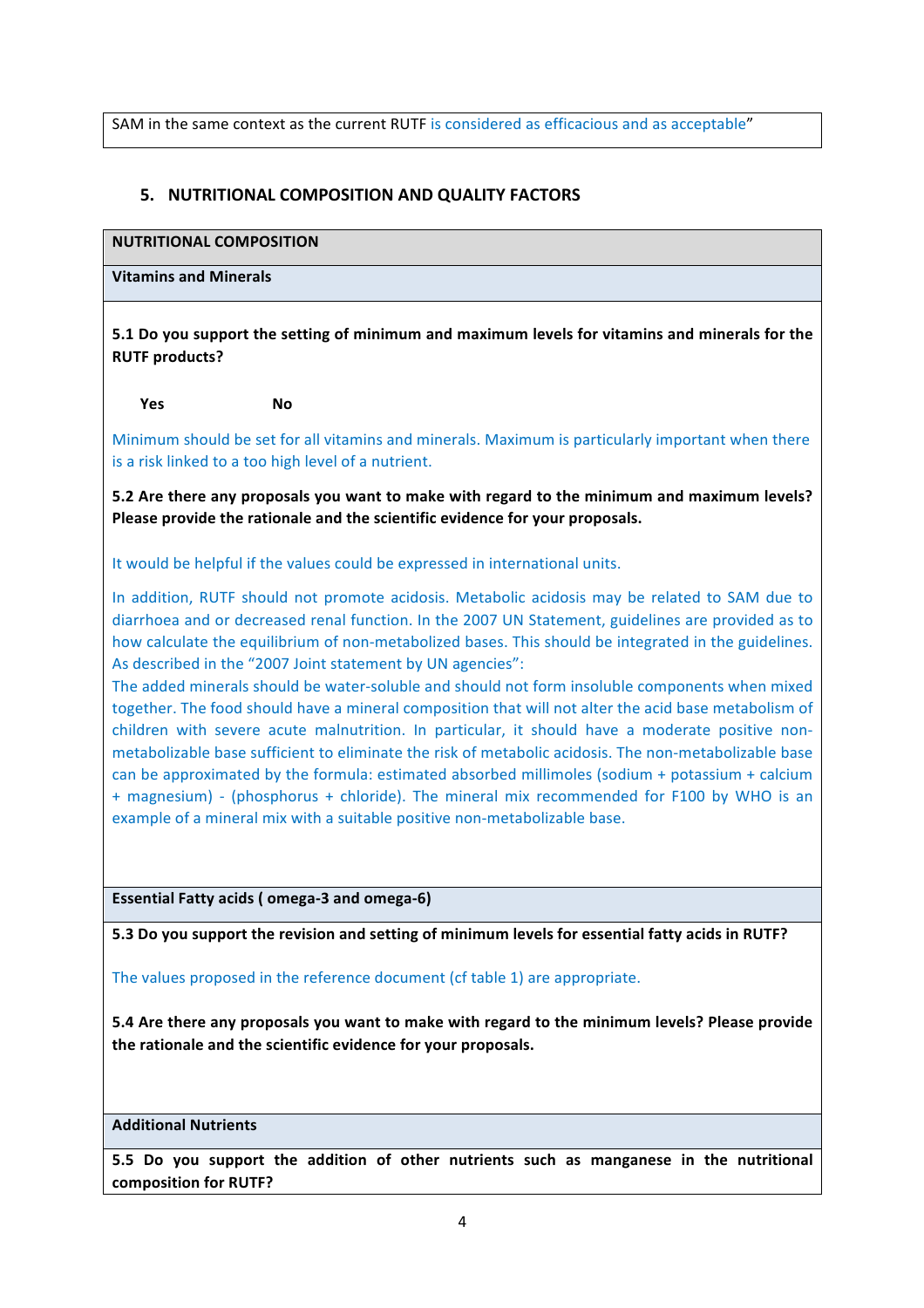Manganese is already present in the raw materials.

Robust scientific evidence is needed before deciding to add it to the recommendations of the UN agencies. If it is added, the input of raw materials should be taken into account.

## **5.6 Please indicate the nutrients to be added and provide scientific iustification for your proposals.**

**Measuring Protein Quality**

5.7 Should this statement "50% of protein sources from milk products" be removed or amended?

**5.8** If Yes, provide the draft wording for the proposed statement and the justification.

**5.9** Should other methods be considered if the PDCAAS digestibility of a protein could not be determined due to other technical reasons? For example, biological assays or calculated from published data on essential amino acid patterns of dietary proteins and their digestibility.

DIAAS should be used each time it is possible (it is the most recent reference). However, attention should be paid to the model chosen for the assessment of protein quality. It should be adapted to children with rapid growth as it is the case for children treated with RUTF.

**Pre and pro-biotic** 

**5.10 Should pre- and pro-biotic be considered as optional ingredients in RUTF?**

Please provide the rationale and justification for your answer.

# **6. CONTAMINANTS**

# **CONTAMINANTS 6.1 Do you agree with the proposed wording and sub-sections? Yes No**

# **7. TECHNOLOGIES FOR AND EFFECT FOR PROCESSING**

# **TECHNOLOGIES FOR AND EFFECT FOR PROCESSING**

**7.1** Do you agree with the revised section and proposed sub-sections?

**Yes x No** 

As we understand it, this paragraph is only dealing with the processing of raw materials.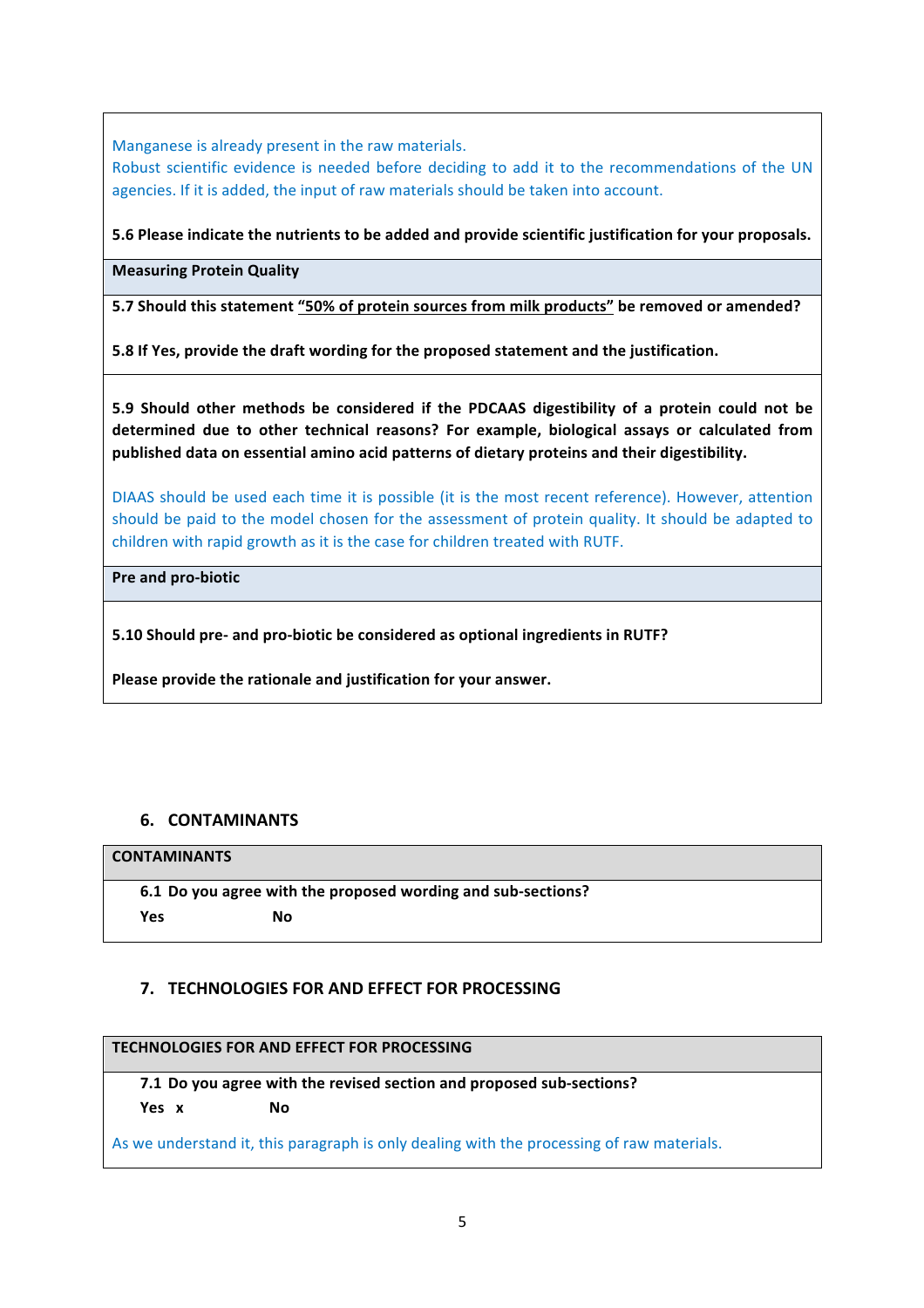## **8. METHODS OF ANALYSIS AND SAMPLING**

#### **METHODS OF ANALYSIS AND SAMPLING**

**8.1** Are there any other issues that should be considered under this section?

## **9. HYGIENE**

#### **HYGIENE**

## 9.1 Are there any other issues that should be considered under this section?

The reference to the CAC/RCP 66-2008 is a bit misleading. Indeed, as the use of powdered formulae for infants and young children need the addition of water (which is not the case for RUTF), the disposition of CAC/RCP 66-2008 is not adapted for RUTF.

Considering *Enterobacter Sakazakii*, an important work has been done by WHO/FAO in 2013 and the conclusion was that this parameter should not apply to this products.

#### **10. PACKAGING**

#### **PACKAGING**

**10.1** Do you agree that RUTF should be packaged into single-use sachets to minimize the risk of **contamination at home?**

**Yes No** 

The opinion of the NGOs using these products is very important to assess the evolution of the risk/benefit balance the document lead to a change in the size of the sachets (level of reduction of the risk / increase of the price of the product).

#### 10.2 What should be the volume ranges of single-use sachets?

10.3 What should be the nutritional content ranges (e.g. macronutrients) of a single-use sachet?

# **11. LABELLING**